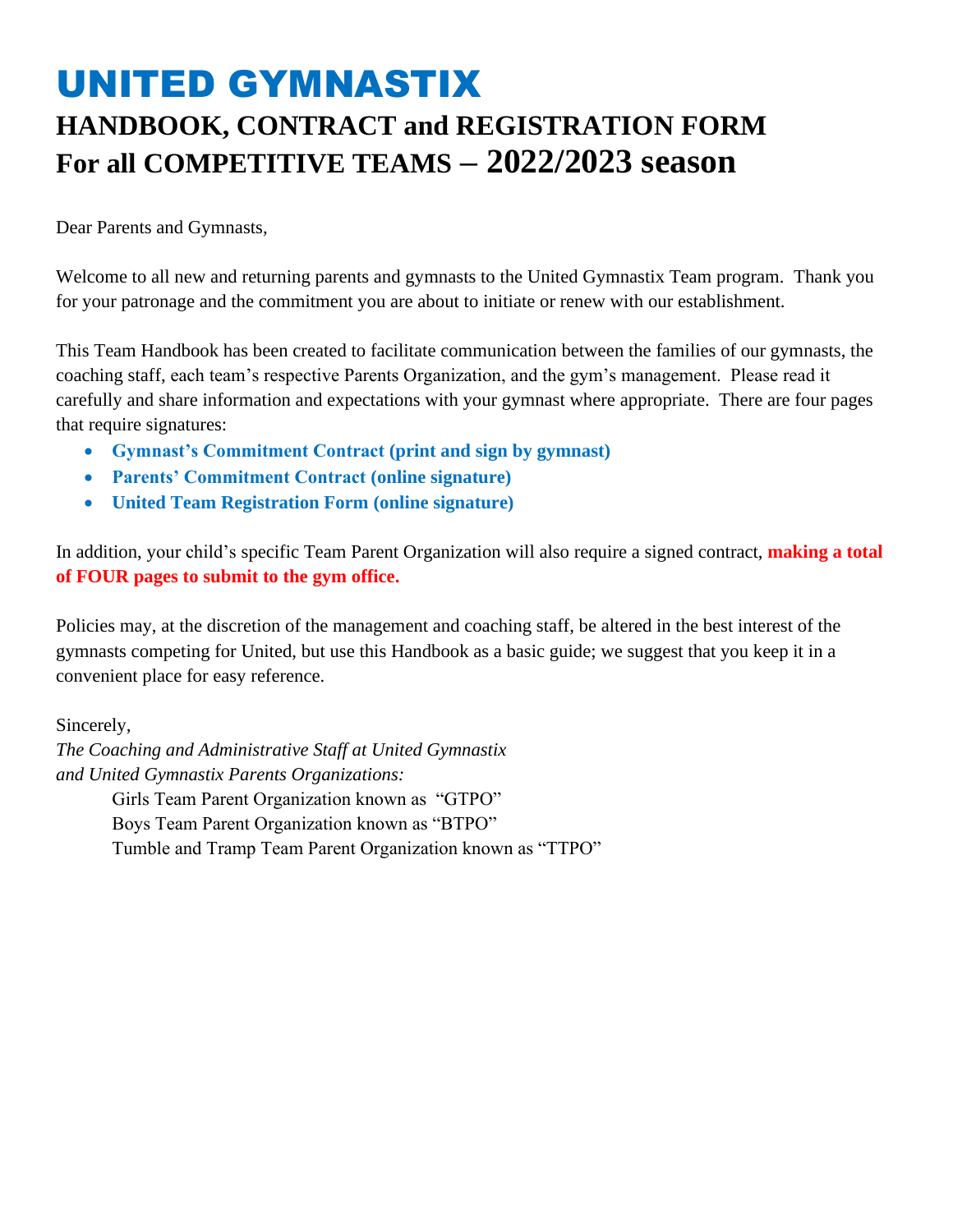# **General Information**

#### **Mission Statement**

It is the goal of the United Gymnastix team program to support, instruct, and guide each gymnast toward realizing his or her full potential in competitive gymnastics through rigorous but rewarding challenges that adhere to high standards of aesthetics and athleticism; and to develop and nurture lifetime attributes of character, work ethic, social values, and a positive attitude toward fitness.

#### **Benefits of Competitive Gymnastics and the Team Programs at United**

- · Strength · Flexibility
- 
- · Time Management · Critical Thinking
- 
- 
- · Physical, Mental, and Emotional Control · Confidence, Pride and Self-Esteem
- · Coordination · Muscular Endurance
	-
- · Kinesthetic Awareness · Friendships and Sportsmanship
- Setting and Achieving Goals Managing and Controlling Stress
	-

# **Understanding the Structure of United's Competitive Gymnastics Teams**

United follows the Junior Olympic (J.O.) Program for developmental skill progression and competition as outlined by USA Gymnastics (USAG). USAG is the governing body that oversees the largest competitive gymnastics program in the United States. All members of United's competitive teams must also be registered with USAG in order to compete in sanctioned meets; there is an annual individual fee to do so.

For all of the disciplines that United offers in its team programs--- Womens' Artistic, Men's Artistic, Power Tumbling, Double Mini, and Trampoline --- USAG divides skill proficiency into Levels 1-10. USAG requires demonstration of mastery before advancing through a level. Consequently, a gymnast may require several competitive seasons remaining at the same level before advancing. Level placement and mobility are entirely at the discretion of the coaching staff at United.

The routines performed are called "compulsories" for beginning competitors, and "optionals" for the more advanced, experienced athletes.

#### **Compulsory Teams**

In the early levels, all gymnasts throughout the U.S. are required to perform the same routines on each event and are evaluated against prescribed text and technique. The primary purpose is the mastery of fundamental gymnastics techniques that will provide a basis for further development. The compulsory levels become progressively more difficult, and are designed to build a solid and safe foundation for all gymnasts.

#### **Optional Teams**

Optional routines are composed individually for each gymnast fulfilling minimum requirements developed by USAG. Again, the difficulty and complexity of the routines increases with each level of optional competition.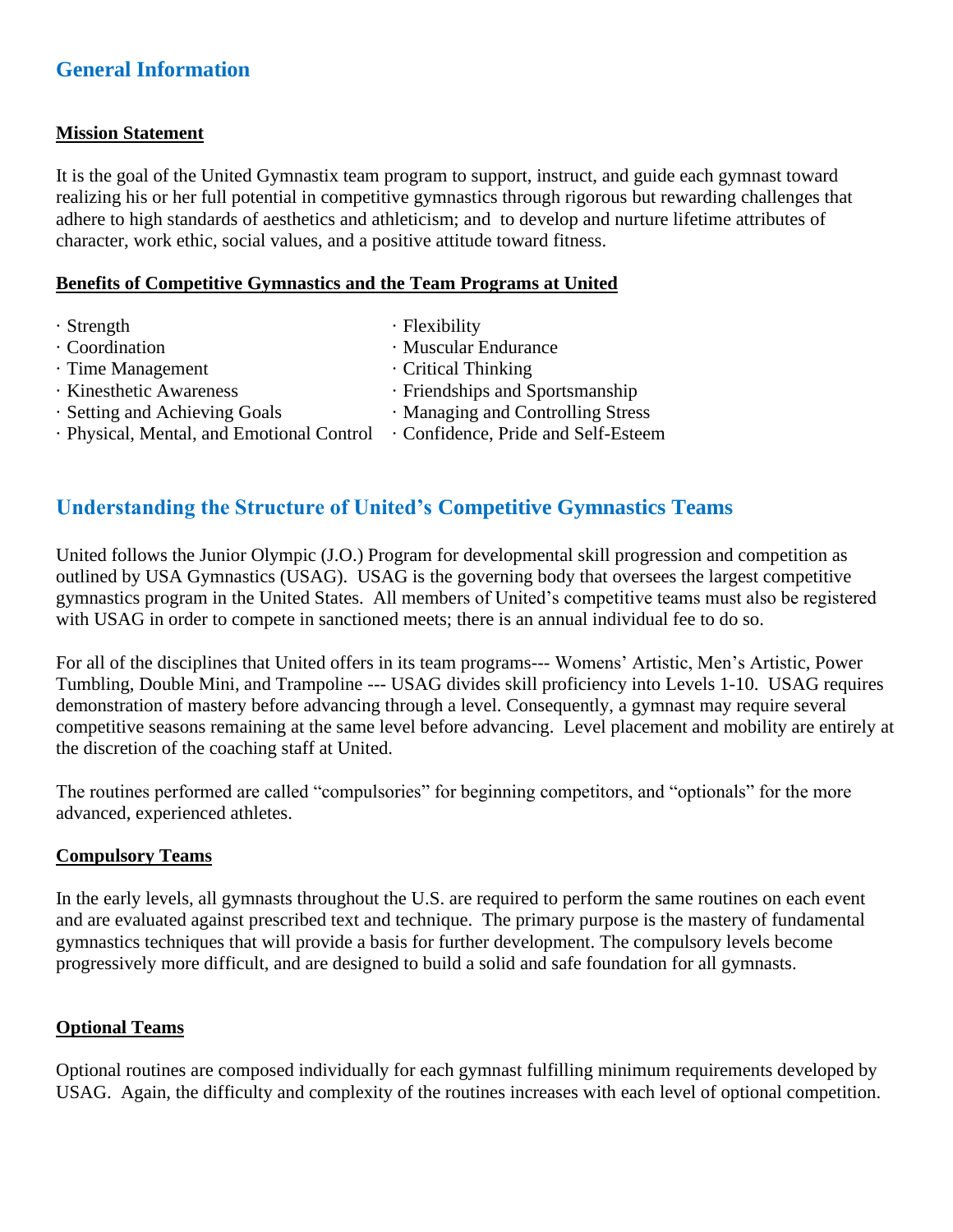#### **Advancing to Higher Levels**

The acquisition of skills, by itself, will not justify mobility. All gym tuition and Parent Organization financial obligations must be current. Additionally, minimum scores as set by USAG must be achieved. **However, level determination is completely at the discretion of the coaching staff.** The following factors will be considered

when deciding level placement for each individual athlete:

- 
- Success at the current USAG level. **•** Psychological readiness.
- Potential for success at the higher USAG level. Parental support.
- Individual confidence and courage. <br> Ability to handle financial and
- Vork ethic.  **Attendance**.
	-
	-
	- time commitments required.

#### **Disciplinary Action**

It is the coaches' prerogative to take the following disciplinary actions for behavior issues:

- · Removal from practice.
- · Parental conference.
- Suspension from the team, without refund of fees and dues.
- Removal from a competition.
- Dismissal from the team, without refund of fees or dues.

# **Time and Financial Commitment**

## **Full Year Participation**

Gymnasts are expected to attend practice year 'round in order to remain on United's competitive team roster**.** Although competition is seasonal, it is imperative that the gymnast maintain and build upon her fitness and skill level through constant and consistent practice.

## **Attendance**

Missing practices occasionally for academic reasons, illness, special events, or vacation is understood and expected. However, when poor attendance is undermining progress or becomes a safety issue --- particularly if practice is missed during the week before a meet for any reason --- the coach may elect to withdraw the athlete from that meet, or from any particular event(s) in that meet ("scratching") to avoid endangering the gymnast. Consistent presence in the gym is critical to personal safety and success.

## **Tuition Guidelines**

Families are responsible for paying United gym tuition on the first day of the month. If payment is not made by the 15th of the month, a \$10 late fee will be assessed. Regular payments will prevent suspension from gym activities.

- Pro-rating tuition due to inhibitive injury or illness is at the discretion of the gym management, and must be accompanied by a doctor's note.
- Pro-rating due to vacation or excessive absence is not permitted there are NO exceptions.
- Make-up practices are not offered for team workouts.
- Private instruction at extra cost may be available, however, may only be engaged with the permission of the head coach.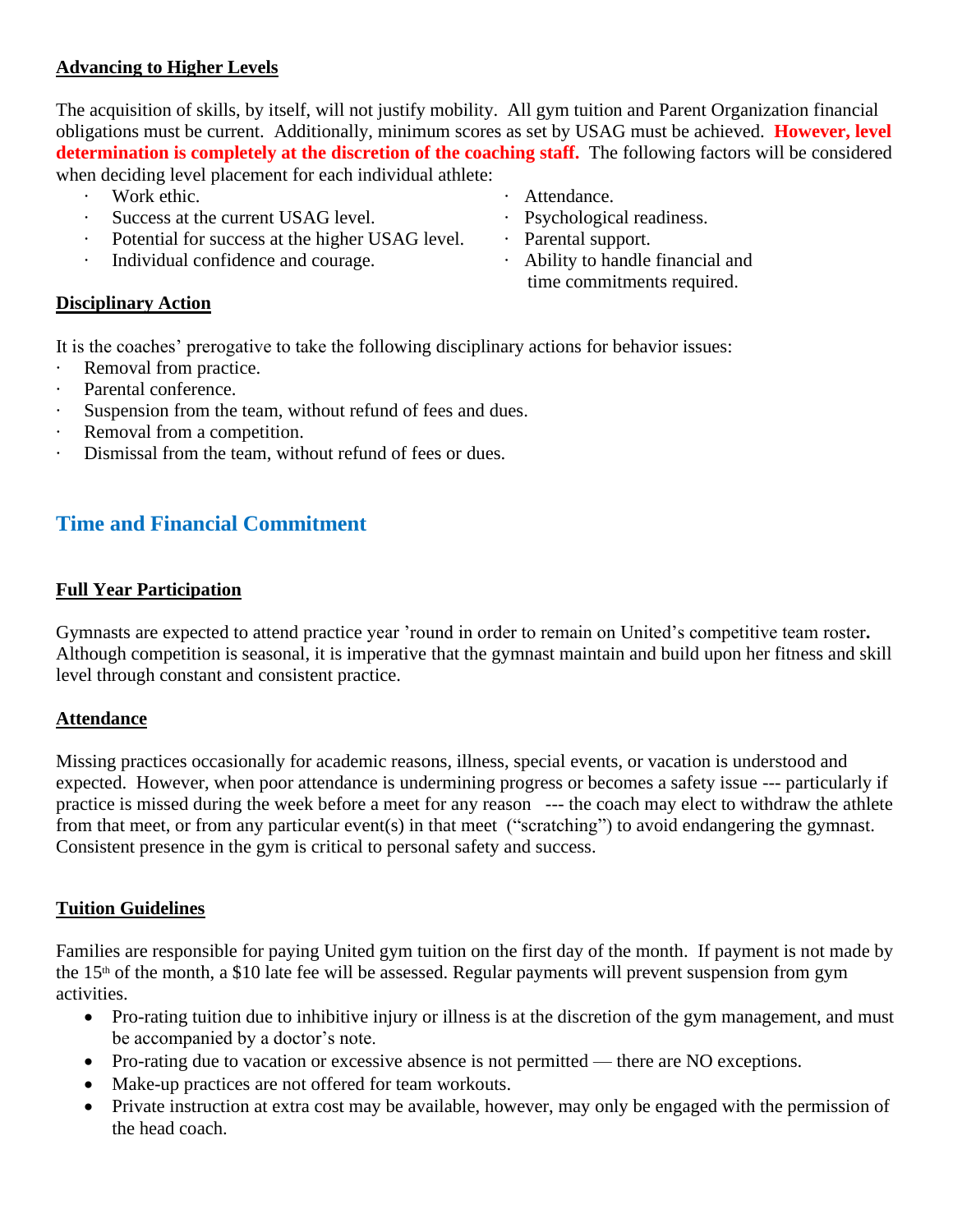## **Team Parent Organizations**

**Participation is mandatory for all team parents.** Team Parent Organizations are the mechanism by which families of gymnasts support the training and competitive experiences of United gymnasts. The primary function is to raise funds which are used to pay for competition registration, coaching fees and expenses, as well as to supplement equipment and facility maintenance costs incurred specific to team usage. Parent Organizations are separate entities, through work in conjunction with gym management and coaches.

- **Dues:** Monthly Parent Organization dues are **IN ADDITION** to gym tuition fees. Please see the specific requirements outlined by GTPO (Girls Team), BTPO (Boys Team), and TTPO (Tumble and Trampoline Team).
- **Fundraisers:** Some fundraisers are **MANDATORY** (i.e. working at Winterfest Invitational) and some are by choice (i.e. sales programs that may be applied to your Parent Organization account.) These opportunities reduce monthly dues obligations. Your participation in fundraisers benefits United's entire team program, and are expected and encouraged.

## **Competitive Uniform Costs**

All items considered part of the competitive team uniform will be purchased by the individual gymnast's family. Costs vary from year to year, though efforts are made to retain uniforms so that families may purchase used uniforms at a discount if appropriate sizes are available. Team uniform items must be brought or worn to each competitive function. Lost items must be replaced as soon as possible. Items must be kept clean and used only for competition. Grips, athletic tape, and other incidental needs for competition or practice are to be purchased by the family of the gymnast.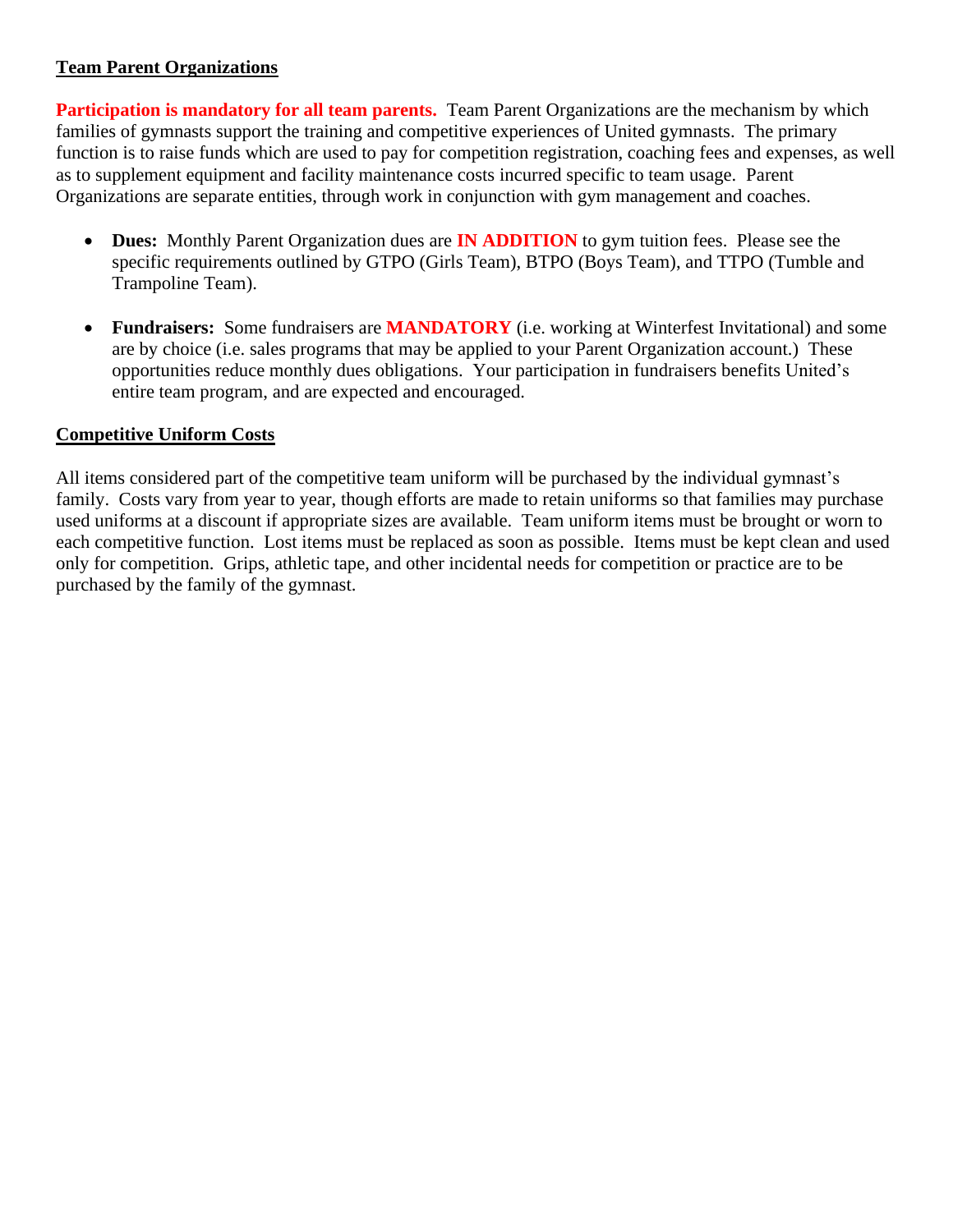# **Gymnast's Commitment Contract** *Print, read, sign, and submit these pages.*

## *I will maximize my gym time by…*

- Attending scheduled practices and arriving on time.
- · Bringing all necessary gear to practice (leotard, grips, tape, etc.).
- Completing all training and conditioning assignments.
- Not using cell phones or other electronic devices once practice begins.
- Alerting my coach if I am injured.
- Maintaining my fitness and weight through appropriate food choices.

## *I will follow the facility rules by…*

- Keeping my personal items neatly stored, and not disturbing others' things.
- Bringing only water into gym area. No food, juice, Gatorade, or other drinks with added coloring or sugar are permitted past the lobby doors unless specifically allowed by the coaching staff.
- · Keeping my water out of the gym freezer as it is a hazard when getting ice for injury.
- Asking permission before leaving the gym floor for water breaks or bathroom breaks.
- Cleaning up after myself, particularly in the restroom.
- · Changing clothes in the restroom and not on the gym floor.
- · Assisting in gym set-up and upkeep.
- Remaining inside the building until my ride arrives.

## *I will be a respectful student and teammate by…*

- Being attentive, polite, and responsive to coaches and staff.
- Being safety conscious for myself and fellow teammates.
- · Not endangering myself or others with horseplay.
- Creating a cooperative, conflict-free atmosphere with teammates.

## *I will represent United at competitions by…*

- Focusing on my performance and not on family or friends in the stands.
- · Remaining with the team at all times until dismissed by the coach.
- · Not allowing my emotions to become a spectacle and/or inhibit my performance.
- · Treating the hosts and the host facility with appreciation.
- Being respectful of competitors, and not demonstrating pleasure at their mistakes.

## *I will be a respectful student and teammate by…*

- Being attentive, polite, and responsive to coaches and staff.
- · Being safety conscious for myself and fellow teammates.
- · Not endangering myself or others with horseplay.

## *I will help to create a cooperative, conflict-free atmosphere by…*

- Not participating in bullying, hazing, harassment, intimidation, or the issuance of threats; whether physical, sexual, emotional, verbal, or via social media.
- Speaking to my coach if I witness others engaging in such behaviors.
- Upholding United's culture of inclusion and acceptance by avoiding discrimination with regard to race, religion, sexual orientation, gender identity, ethnicity, national origin, mental or physical disability, or for any other reason as proscribed by law.